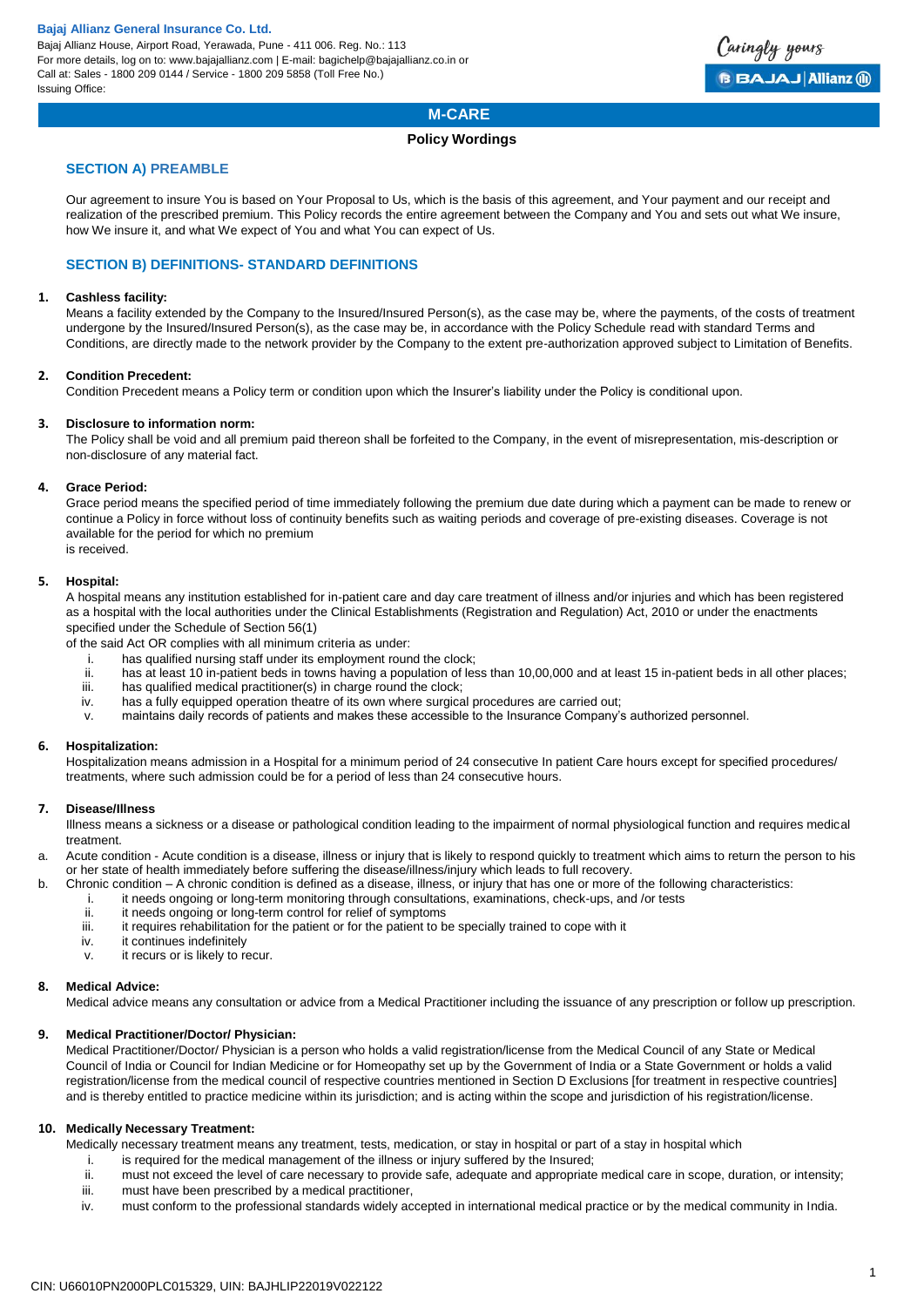Bajaj Allianz House, Airport Road, Yerawada, Pune - 411 006. Reg. No.: 113 For more details, log on to: www.bajajallianz.com | E-mail: bagichelp@bajajallianz.co.in or Call at: Sales - 1800 209 0144 / Service - 1800 209 5858 (Toll Free No.) Issuing Office:



## **M-CARE**

### **11. Notification of Claim:**

Notification of claim means the process of intimating a claim to the insurer or TPA through any of the recognized modes of communication.

### **12. Non- Network Provider:**

Non-Network provider means any hospital, day care centre or other provider that is not part of the network.

#### **13. OPD treatment:**

OPD treatment means one in which the Insured visits a clinic / hospital or associated facility like a consultation room for diagnosis and treatment based on the advice of a Medical Practitioner. The Insured is not admitted as a day care or in-patient.

#### **14. Portability:**

Portability means the right accorded to an individual health insurance policyholder (including all members under family cover) to transfer the credit gained for pre-existing conditions and time-bound exclusions from one insurer to another.

#### **15. Pre-Existing Disease:**

- Pre- existing disease means any condition, ailment or injury or disease
- a. That is/are diagnosed by a physician within 48 months prior to the effective date of the policy issued by the insurer or its reinstatement **Or**
- b. For which medical advice or treatment was recommended by, or received from, a physician within 48 months prior to the effective date of the policy issued by the insurer or its reinstatement.

#### **16. Renewal**

Renewal means the terms on which the contract of insurance can be renewed on mutual consent with a provision of grace period for treating the renewal continuous for the purpose of gaining credit for pre-existing diseases, time-bound exclusions and for all waiting periods.

### **SECTION B) DEFINITIONS- SPECIFIC DEFINITIONS**

#### **1. Bajaj Allianz Network Hospitals / Network Hospitals:**

Bajaj Allianz Network Hospitals / Network Hospitals means the Hospitals which have been empanelled by Us as per the latest version of the schedule of Hospitals maintained by Us, which is available to You on request. For updated list please visit our websit[e www.bajajallianz.com](http://www.bajajallianz.com/)

- **2. Family-** Includes the Insured; his/her lawfully wedded spouse, and dependent children & parents
- **3. Limit of Benefit** represents Sum Insured or Our maximum liability to make payment for claim of the Insured or for each and every claim per Insured Person and collectively for all Insured Persons (for floater policies) mentioned in the Policy Schedule annually during the Policy Period and in the aggregate for the Insured Persons(s) named in the Policy Schedule annually during the Policy Period, and also means the amount stated in the Policy Schedule against each Cover.
- **4. Insured/Named Insured** means (i) the proposer who proposes for himself as sole Insured, or (ii) in case of family floater, the proposer who proposes for himself and Insured Persons named in the Policy Schedule. Provided that in either case the Insured shall be not more than 65 years of age.
- **5. Insured Person** means the Insured's Family members, named in the Policy Schedule provided that Family Members of Insured shall not be older than 65 years of age at the time of commencement of the Policy.
- **6. Policy** means the proposal, insurance contract as evidenced by Policy Schedule read with these standard Terms and Conditions and any annexure to Policy Schedule and any endorsements attaching to and/or forming part of Policy Schedule, either at the commencement or during the Policy Period. Policies shall be construed accordingly.
- **7. Policy Period** refers to Policy period from Risk Inception Date [RID] to Risk End Date [RED], within/during which the insurance risk Cover for Insured Persons is issued by the Company under the Policy Schedule.
- **8. Policy Schedule** means the insurance policy schedule together with these standard Terms and Conditions and any annexure attached to it.
- **9. You, Your, Yourself, Your Family** named in the schedule means the person or persons that We insure as set out in the Schedule.
- **10. We, Our, Ours, Us, Company** means the Bajaj Allianz General Insurance Company Limited.

## **SECTION C) OPERATIVE PART**

#### **Scope of cover:**

If the Insured or the Insured Person(s), as the case may be diagnosed as suffering from a Vector Borne disease listed below which first occurs or manifests itself during the Policy Period, the Company shall pay a lump sum Benefit, as specified under the Policy Schedule, subject to Sum Insured limits, terms, conditions, definitions and exclusions contained or otherwise expressed in the Policy Schedule.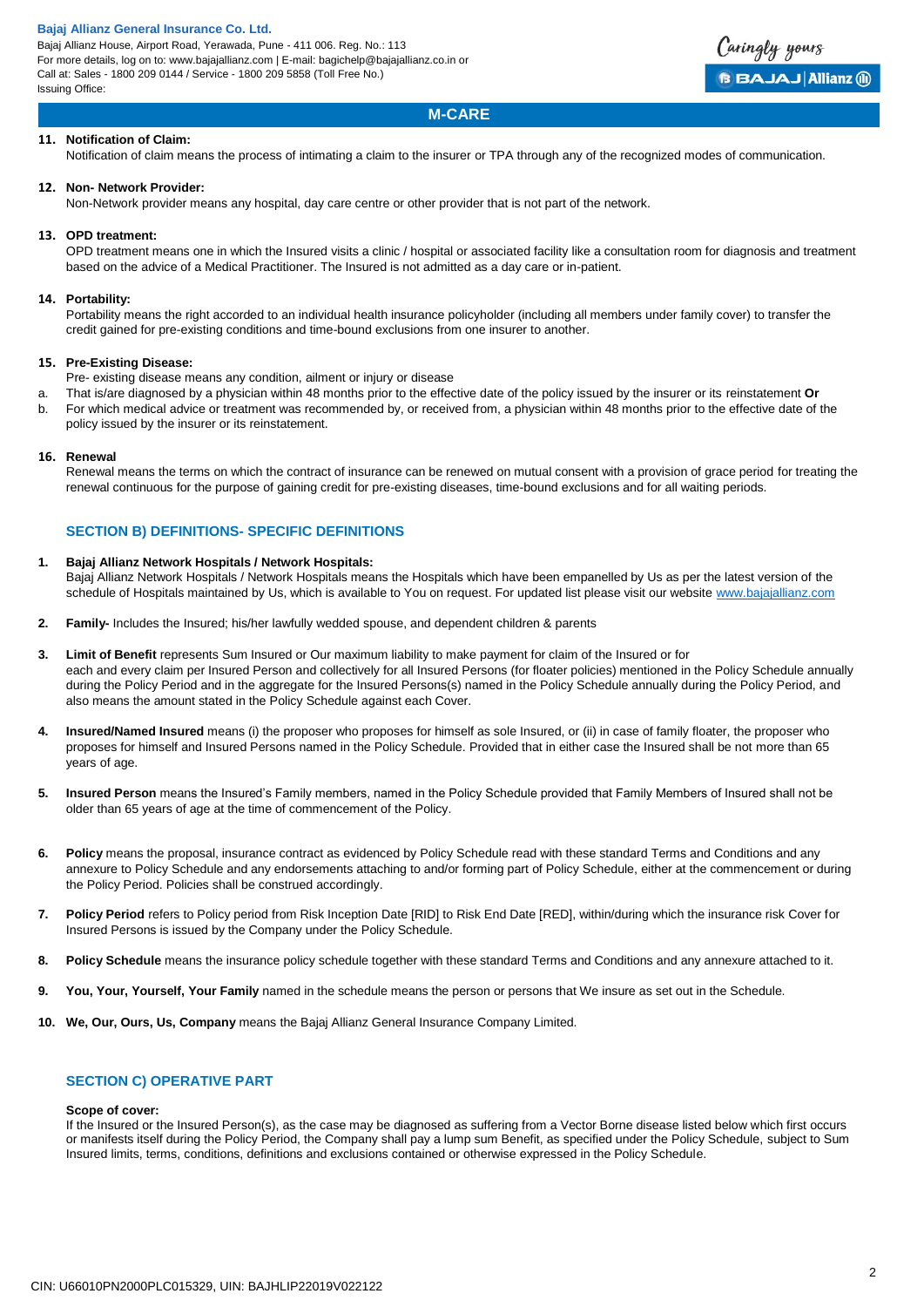Bajaj Allianz House, Airport Road, Yerawada, Pune - 411 006. Reg. No.: 113 For more details, log on to: www.bajajallianz.com | E-mail: bagichelp@bajajallianz.co.in or Call at: Sales - 1800 209 0144 / Service - 1800 209 5858 (Toll Free No.) Issuing Office:



## **M-CARE**

#### **Coverage**

#### **1. Dengue Fever**

Subject to Limit of Benefits, the Company shall pay the benefit as specified in the Policy Schedule in the event of Insured or the Insured Person(s), as the case may be being hospitalized during the the Policy Period, with the diagnosis of Dengue which is confirmed by Medical Practitioner along with laboratory examinations results countersigned by a Pathologist/microbiologist indicating

- 1. Immunoglobulins /Polymerase Chain Reaction (PCR) test showing positive results for Dengue
- 2. Concurrent to the above two conditions the final diagnosis should be confirmed as Dengue Fever

#### **2. Malaria**

The Company shall pay the benefit as specified in the Policy Schedule in the event of Insured Person being hospitalized during the the Policy Period, with the diagnosis of Malaria which is confirmed by a medical practitioner with confirmatory tests indicating presence of Plasmodium falciparum/ vivax/ malariae in the his/her blood by laboratory examination countersigned by a pathologist/microbiologist in peripheral blood smear or positive rapid diagnostic test (antigen detection test).

#### **3. Filariasis**

(Payable only once in lifetime)

The Company shall pay the benefit as specified in the Policy Schedule in the event of Insured Person being hospitalized during the the Policy Period, with the diagnosis of Filariasis commonly known as elephantiasis, and same must be confirmed by a Medical Practitioner with laboratory examination with presence of microfilariae in a blood smear by microscopic examination and along with any two of the following Clear and visible manifestation of

- the disease:
- 1. lymphoedema,
- 2. elephantiasis and
- 3. scrotal swelling
- 4. Concurrent to the above three conditions the final diagnosis should be confirmed as Filariasis

#### Note-

- 1. If the Insured Person is already infected with Filariasis prior to first Policy inception then this benefit will not be extended for lifetime
- 2. Once the Sum Assured is paid for any Insured Person, no other claim for this particular condition shall be paid to the Insured Person in his/her entire lifetime.

#### **4. Kala Azar**

The Company shall pay the benefit as specified in the Policy Schedule in the event of Insured Person being hospitalized during the the Policy Period, with the diagnosis of Visceral Leishmaniosis, also known as kala-azar which is characterized by irregular bouts of fever, substantial weight loss, swelling of the spleen and liver and anaemia and same must be confirmed by a Medical Practitioner by parasite demonstration in bone marrow/spleen/lymph node aspiration or in culture medium as the confirmatory diagnosis or positive serological tests for kala azar indicating presence of this disease.

#### **5. Chikungunya**

The Company shall pay the benefit as specified in the Policy Schedule in the event of Insured Person being hospitalized during the the Policy Period, with the diagnosis of Chikungunya which is characterized by an abrupt onset of fever with Joint pain. Other common signs and symptoms include muscle pain, headache, nausea, fatigue and rash and same must be confirmed by a Medical Practitioner and by Serological tests, such as enzyme-linked

immunosorbent assays (ELISA), confirming the presence of IgM and IgG anti-chikungunya antibodies.

#### **6. Japanese Encephalitis**

The Company shall pay the benefit as specified in the Policy Schedule in the event of Insured Person being hospitalized during the the Policy Period, with the diagnosis of Japanese Encephalitis is which is characterized by rapid onset of high fever, headache, neck stiffness, disorientation, coma, seizures, spastic paralysis and same must be confirmed by a Medical Practitioner by positive serological test for Japanese Encephalitis by immunoglobulin M (IgM) antibody capture ELISA (MAC ELISA) for serum and cerebrospinal fluid (CSF).

### **7. Zika Virus**

The Company shall pay the benefit as specified in the Policy Schedule in the event of Insured Person being hospitalized during the the Policy Period,with the diagnosis of Zika virus disease which have symptoms like mild fever, skin rash, conjunctivitis, muscle and joint pain, malaise or headache and same must be confirmed by a registered medical practitioner by plaque-reduction neutralization testing (PRNT). PRNT is performed by CDC or a CDC-designated confirmatory testing laboratory to confirm presumed positive, equivocal, or inconclusive IgM results.

#### **Note Benefit Payout**

## **Individual Sum Assured policies**

If We pay the claim for any of the listed vector borne diseases then this Policy shall cease for the named Insured or Insured Person, as the case may be.

#### **Floater Sum Assured Policy**

#### i. Family floater Policy covering 2 members

If We pay the claim for any one of the named Insured Person for the listed vector borne diseases then the Policy shall cease for both the named Insured Persons

ii. Family Floater Policy covering more than 2 members

If We pay the claim for any one of the Named Insured Person for the listed vector borne diseases then the Policy shall cease for the Named Insured Person for whom the claim has been paid, and the Policy shall continue for rest of the Insured Persons covered under the Policy, however after payment of second claim for other Insured Persons the Policy would cease for all Insured Persons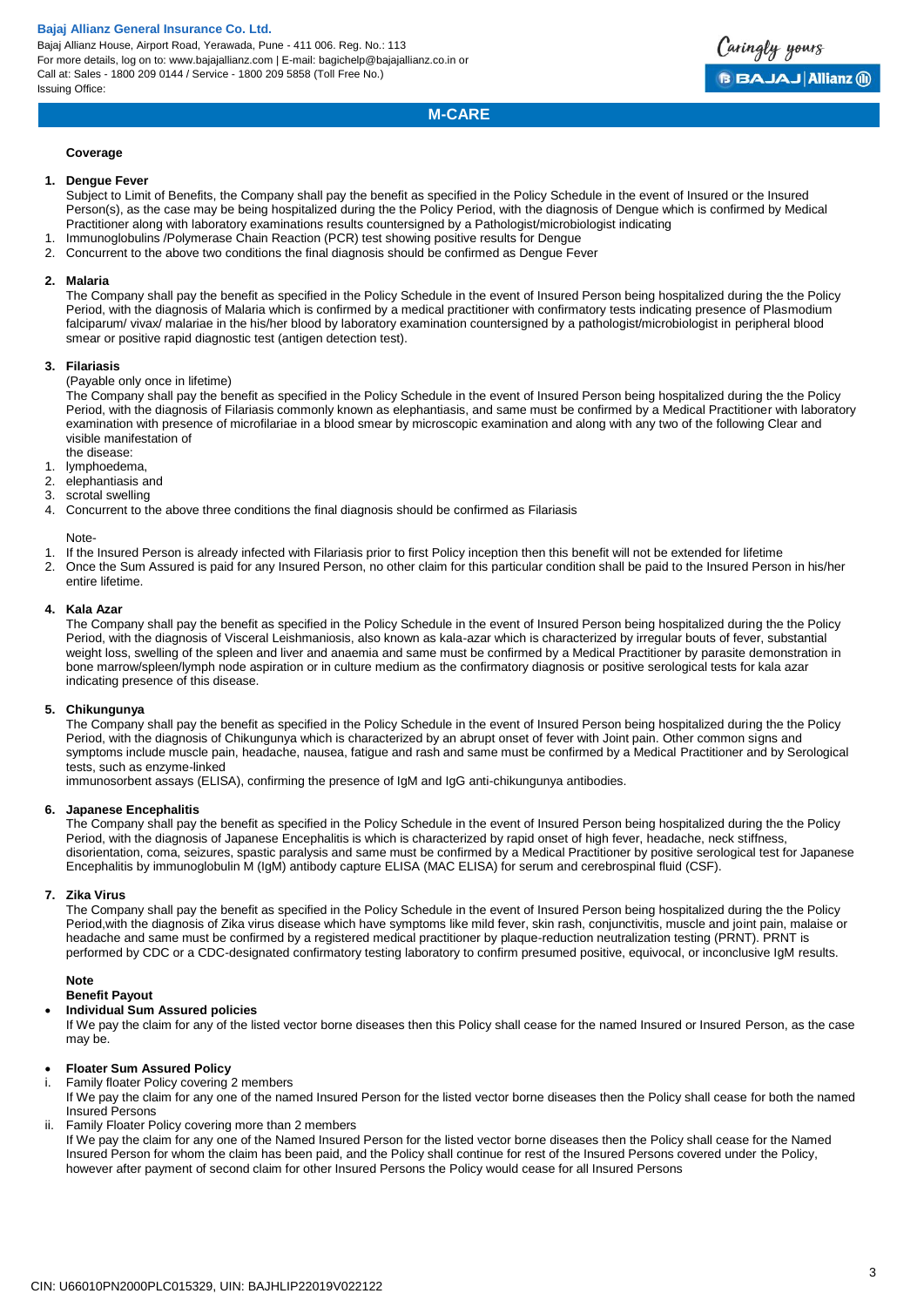Bajaj Allianz House, Airport Road, Yerawada, Pune - 411 006. Reg. No.: 113 For more details, log on to: www.bajajallianz.com | E-mail: bagichelp@bajajallianz.co.in or Call at: Sales - 1800 209 0144 / Service - 1800 209 5858 (Toll Free No.) Issuing Office:



## **M-CARE**

### **SECTION D) EXCLUSIONS UNDER THE POLICY - SPECIFIC EXCLUSIONS**

No payment will be made by the Company for any claim directly or indirectly caused by, based on, arising out of or howsoever attributable to any of the following:

### **I. Waiting Period**

- 1. Any of the listed vector borne disease diagnosed within the first 15 days of the date of commencement of the Policy is excluded. This exclusion shall not apply to an Insured/Insured Persons, as the case may be, for whom coverage has been renewed without a break, for subsequent years provided there are NIL claims in the previous Policies.
- 2. If the Policy is opted after occurrence of any of the listed vector borne diseases, a 60 days waiting period shall be applicable for the specific ailment from date of previous admission.

However once a benefit is paid under the Policy Schedule during the Policy Period and the Named Insured renews the Policy, in such scenario for the renewal Policy, 60 days waiting period from date of previous admission would apply for the specific ailment of which a claim has been paid.

- 3. If the Policy is renewed within 60 days from the date of admission of the previously paid claim for the named Insured/Insured Persons, as the case maybe, a 60 days cooling off period shall apply for the same ailment in the renewed policy opted, however there would be no waiting period for other listed vector borne diseases.
- 4. If the Policy is renewed post 60 days from the date of admission of the previously paid claim for the named Insured/Insured Persons, as the case may be, then a fresh waiting period of 15 days shall apply for all listed vector borne diseases.

### **II. General Exclusions**

- 1. Any Treatment taken for any illness other than for vector borne diseases as listed in Section C
- 2. Admission to hospital for less than 24 hours<br>3. Diagnosis and treatment outside India. Howe
- Diagnosis and treatment outside India. However, this exclusion shall not be applicable in the below listed countries:

| New Zealand | Japan                           |
|-------------|---------------------------------|
| Singapore   | Canada                          |
| Switzerland | Dubai                           |
| USA         | Hong Kong                       |
| Malaysia    | Countries of the European Union |

### **SECTION E) GENERAL CONDITIONS - STANDARD GENERAL TERMS AND CLAUSES**

#### **1. Disclosure of information**

The policy shall be void and all premium paid thereon shall be forfeited to the Company in the event of misrepresentation, mis description or non-disclosure of any material fact by the policyholder.

(Explanation: "Material facts" for the purpose of this policy shall mean all relevant information sought by the company in the proposal form and other connected documents to enable it to take informed decision in the context of underwriting the risk)

#### **2. Condition Precedent to Admission of Liability**

The terms and conditions of the policy must be fulfilled by the Insured Person for the Company to make any payment for claim(s) arising under the policy

#### **3. Possibility of Revision of Terms of the Policy lncluding the Premium Rates:**

The Company, with prior approval of lRDAl, may revise or modify the terms of the policy including the premium rates. The insured person shall be notified three months before the changes are effected.

### **4. Withdrawal of Policy**

- i. ln the likelihood of this product being withdrawn in future, the Company will intimate the insured person about the same 90 days prior to expiry of the policy.
- ii. lnsured Person will have the option to migrate to similar health insurance product available with the Company at the time of renewal with all the accrued continuity benefits such as cumulative bonus, waiver of waiting period. as per IRDAI guidelines, provided the policy has been maintained without a break.

### **5. Fraud**

- If any claim made by the Insured beneficiary, is in any respect fraudulent, or if any false statement, or declaration is made or used in support thereof, or if any fraudulent means or devices are used by the Insured beneficiary or anyone acting on his/her behalf to obtain any benefit under this policy, all benefits under this policy and the premium paid shall be forfeited.
- ii. Any amount already paid against claims made under this policy but which are found fraudulent later shall be repaid by all
- recipient(s)/policyholder(s), who has made that particular claim, who shall be jointly and severally liable for such repayment to the insurer.
- iii. For the purpose of this clause, the expression "fraud" means any of the following acts committed by the Insured beneficiary or by his agent or the hospital/ doctor/any other party acting on behalf of the Insured beneficiary, with intent to deceive the insurer or to induce the insurer to issue an insurance policy:
- a) the suggestion, as a fact of that which is not true and which the Insured beneficiary does not believe to be true;
- b) the active concealment of a fact by the Insured beneficiary having knowledge or belief of the fact;
- c) any other act fitted to deceive; and<br>d) any such actor omission as the law
- any such actor omission as the law specially declares to be fraudulent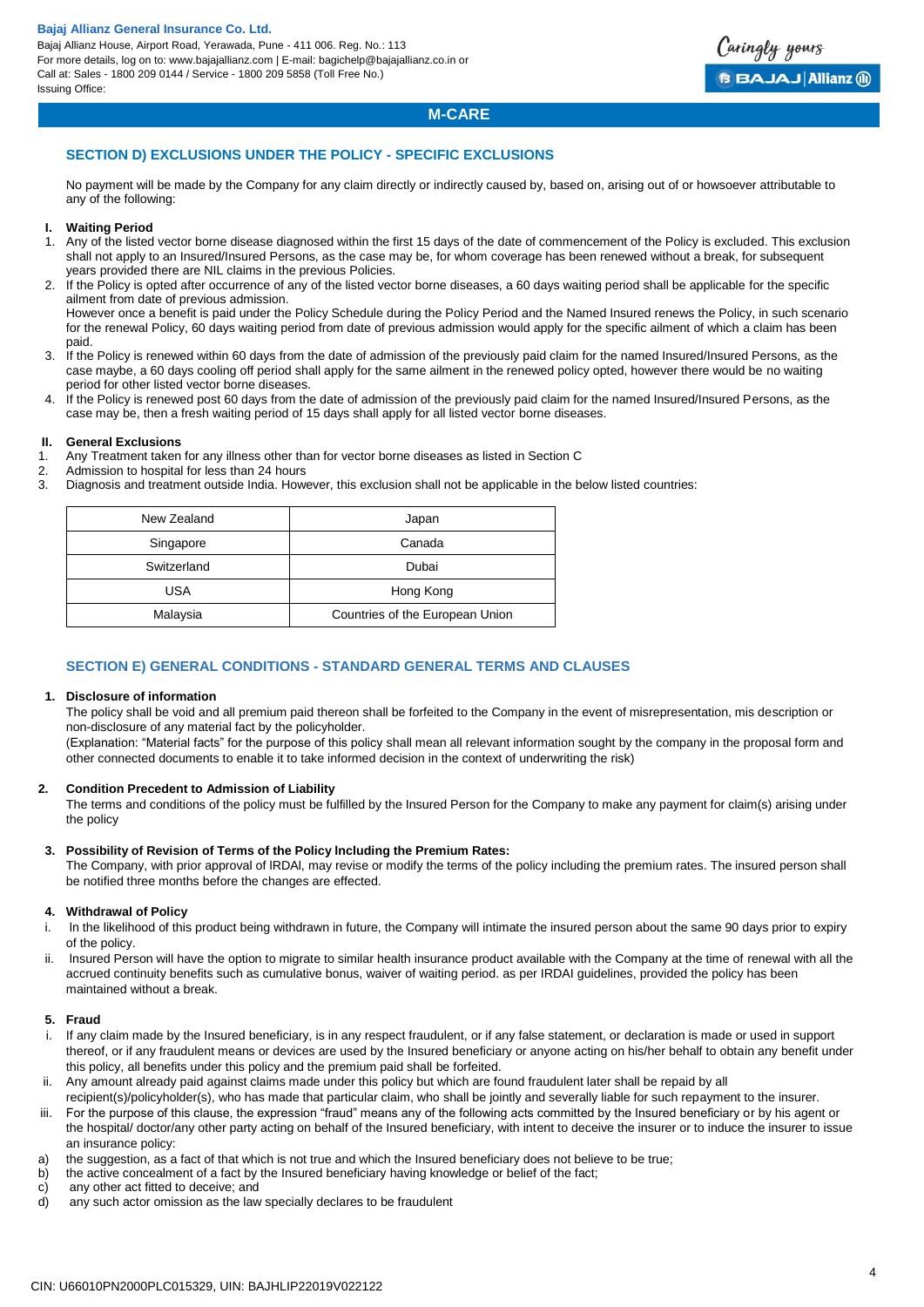Bajaj Allianz House, Airport Road, Yerawada, Pune - 411 006. Reg. No.: 113 For more details, log on to: www.bajajallianz.com | E-mail: bagichelp@bajajallianz.co.in or Call at: Sales - 1800 209 0144 / Service - 1800 209 5858 (Toll Free No.) Issuing Office:



## **M-CARE**

iv. The Company shall not repudiate the claim and / or forfeit the policy benefits on the ground of Fraud, if the Insured beneficiary / beneficiary can prove that the misstatement was true to the best of his knowledge and there was no deliberate intention to suppress the fact or that such misstatement of or suppression of material fact are within the knowledge of the insurer.

### **6. Free Look Period**

The Free Look Period shall be applicable on new individual health insurance policies and not on renewals or at the time of porting/migrating the policy.

The insured person shall be allowed free look period of fifteen days from date of receipt of the policy document to review the terms and conditions of the policy, and to return the same if not acceptable.

lf the insured has not made any claim during the Free Look Period, the insured shall be entitled to

- i. a refund of the premium paid less any expenses incurred by the Company on medical examination of the insured person and the stamp duty charges or
- ii. where the risk has already commenced and the option of return of the policy is exercised by the insured person, a deduction towards the proportionate risk premium for period of cover or
- iii. where only a part of the insurance coverage has commenced, such proportionate premium commensurate with the insurance coverage during such period

### **7. Migration**

The Insured beneficiary will have the option to migrate the policy to other health insurance products/plans offered by the company by applying for migration of the policy atleast 30 days before the policy renewal date as per IRDAI guidelines on Migration. If such person is presently covered and has been continuously covered without any lapses under any health insurance product/plan offered by the company, the Insured beneficiary will get the accrued continuity benefits in waiting periods as per IRDAI guidelines on migration. For Detailed Guidelines on migration, kindly refer the link [https://www.irdai.gov.in/ADMINCMS/cms/Circulars\\_List.aspx?mid=3.2.3](https://www.irdai.gov.in/ADMINCMS/cms/Circulars_List.aspx?mid=3.2.3)

#### **8. Cancellation**

- **i.** We may cancel this insurance by giving You at least 15 days written notice, and if no claim has been made then We shall refund a pro-rata premium for the unexpired Policy Period.
- **ii.** You may cancel this insurance by giving Us at least 15 days written notice, and if no claim has been made then the We shall refund premium on short term rates for the unexpired Policy Period as per the rates detailed below

| PERIOD ON RISK       | RATE OF PREMIUM REFUNDED |
|----------------------|--------------------------|
| Upto one month       | 75% of annual rate       |
| Upto three months    | 50% of annual rate       |
| Upto six months      | 25% of annual rate       |
| Exceeding six months | Nil                      |

### **9. Grievance Redressal Procedure**

The company has always been known as a forward-looking customer centric organization. It takes immense pride in its approach of "Caringly Yours". To provide you with top-notch service on all fronts, the company has provided with multiple platforms via which you can always reach out to us at below mentioned touch points

- 1. Our toll-free number 1-800-209- 5858 or 020-30305858, say Say "Hi" on WhatsApp on +91 7507245858
- 2. Branches for resolution of your grievances / complaints, the Branch details can be found on our website

[www.bajajallianz.com/branch-locator.html](http://www.bajajallianz.com/branch-locator.html)

- 3. Register your grievances / complaints on our website [www.bajajallianz.com/about-us/customer-service.html](http://www.bajajallianz.com/about-us/customer-service.html)
- 4. E-mail
- a) Level 1: Write to [bagichelp@bajajallianz.co.in](mailto:bagichelp@bajajallianz.co.in) and for senior citizens to [seniorcitizen@bajajallianz.co.in](mailto:seniorcitizen@bajajallianz.co.in)
- b) Level 2: In case you are not satisfied with the response given to you at Level 1 you may write to our Grievance Redressal Officer at [ggro@bajajallianz.co.in](mailto:ggro@bajajallianz.co.in)
- c) Level 3: If in case, your grievance is still not resolved, and you wish to talk to our care specialist, please give a missed call on +91 80809 45060 OR SMS To 575758 and our care specialist will call you back
- 5. If you are still not satisfied with the decision of the Insurance Company, you may approach the Insurance Ombudsman, established by the Central Government for redressal of grievance. Detailed process along with list of Ombudsman offices are available at [www.cioins.co.in/ombudsman.html](http://www.cioins.co.in/ombudsman.html)

The contact details of the ombudsman offices are mentioned in **Annexure I.** 

### **SECTION E) GENERAL CONDITIONS – SPECIFIC TERMS AND CLAUSES**

### **10. Payment of Claims**

- i. You agree that We need only make payment when You or someone claiming on Your behalf has provided Us with necessary documentation and information. We will make payment to You or Your Nominee. If there is no Nominee and You are incapacitated or deceased, We will pay Your heir,executor or validly appointed legal representative and any payment We make in this way will be a complete and final discharge of Our liability to make payment.
- On receipt of all the documents and on being satisfied with regard to the admissibility of the claim as per policy terms and conditions, We shall offer within a period of 30 days a settlement of the claim to you. Upon acceptance of an offer of settlement by you, the payment of the amount due shall be made within 7 days from the date of acceptance of the offer by you. In the cases of delay in the payment, We shall be liable to pay interest at a rate which is 2% above the bank rate prevalent at the beginning of the financial year in which the claim is reviewed by it.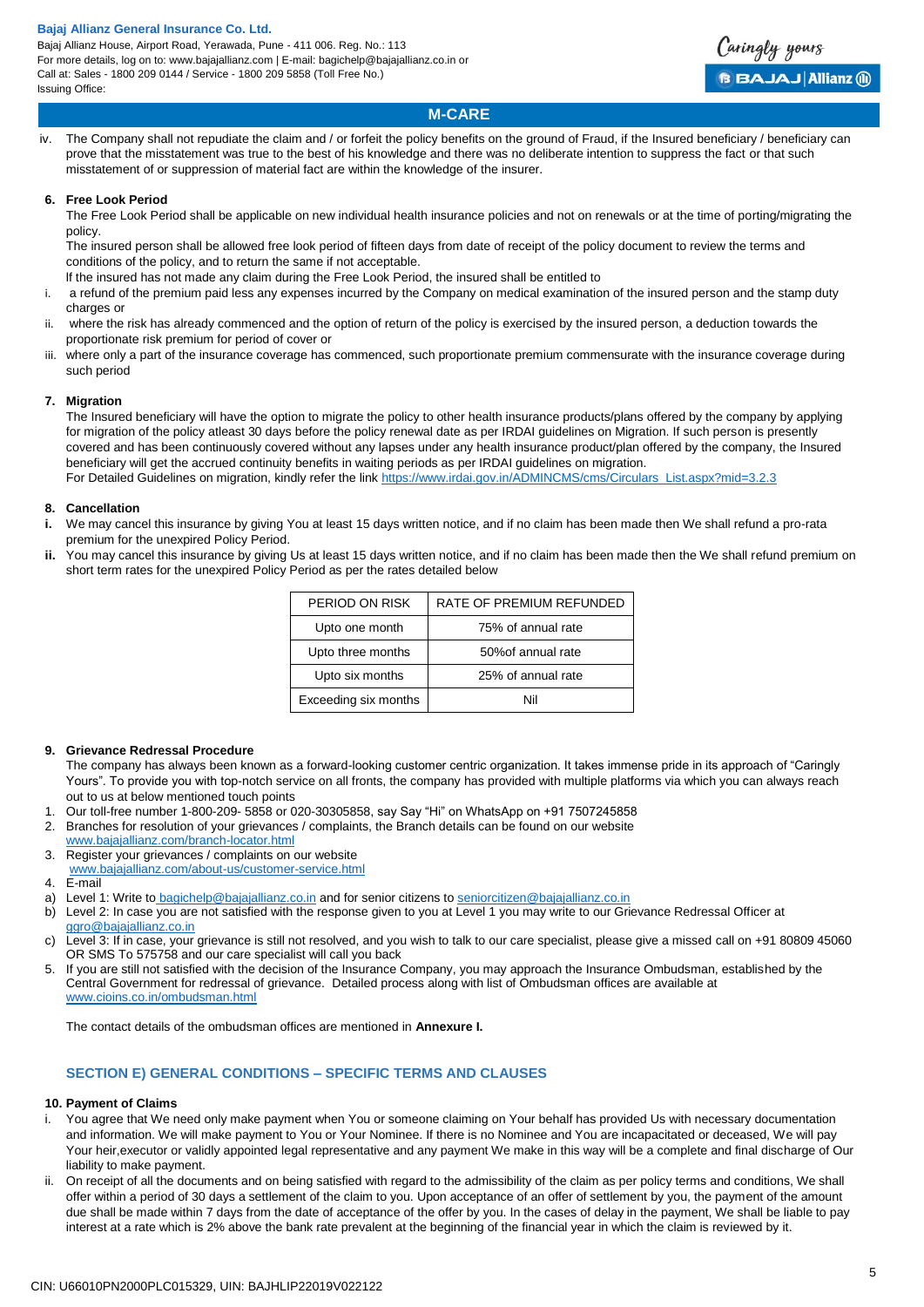Bajaj Allianz House, Airport Road, Yerawada, Pune - 411 006. Reg. No.: 113 For more details, log on to: www.bajajallianz.com | E-mail: bagichelp@bajajallianz.co.in or Call at: Sales - 1800 209 0144 / Service - 1800 209 5858 (Toll Free No.) Issuing Office:



## **M-CARE**

- iii. However, where the circumstances of a claim warrant an investigation, the Company will initiate and complete such investigation at the earliest, in any case not later than 30 days from the date of receipt of last necessary document. In such cases, the Company will settle the claim within 45 days from the date of receipt of last necessary document. In case of delay beyond stipulated 45 days, the company will be liable to pay interest at a rate which is 2% above the bank rate from the date of receipt of last necessary document to the date of payment of claim. If We, for any reasons decide to reject the claim under the Policy, the reasons regarding the rejection shall be communicated to you in writing
- within 30 days of the receipt of complete set of documents. You may take recourse to the Grievance Redressal procedure.

### **11. Basis of Claims Payment**

**i.** Individual Sum Assured Policies-

- If We pay the claim for any of the listed vector borne diseases then this Policy shall cease for the named Insured/Insured Persons(s), as the case may be.
- **ii.** Floater Sum Assured Policy:
- a. Family floater policy covering 2 members-

If We pay the claim for any one of the named Insured Person for the listed vector borne diseases then this Policy shall cease for both the named Insured Persons

b. Family Floater Policy covering more than 2 members-

If We pay the claim for any one of the named Insured Person for the listed vector borne diseases then this Policy shall cease for the named insured for whom the claim has been paid, the Policy shall continue for rest of the members covered under the Policy, however after payment of second claim for other Insured Persons the Policy would cease for all members

**iii.** If a claim is admitted against Lymphatic Filariasis, upon renewal of policy, coverage will be available for all conditions except Lymphatic Filariasis. For Lymphatic Filariasis, once the sum assured is paid for any life, no other claim for this particular condition shall be paid to the Insured Person in the entire lifetime of the policyholder.

### **12. Arbitration and Reconciliation and Dispute Resolution:**

- If any dispute or difference shall arise as to the quantum to be paid under the Policy (liability being otherwise admitted) such difference shall independently of all other questions be referred to decision of a sole arbitrator in writing by the Insured/Insured Persons/Company ["Party/Parties"] or if they cannot agree upon a single arbitrator within 30 days of any Party invoking arbitration, the same shall be referred to a panel of the arbitrators comprising of two arbitrators, one appointed by each of the Parties to the dispute/ difference and the third arbitrator to be appointed by such two arbitrators and arbitration shall be conducted under and in accordance with the provisions of the Arbitration and Conciliation Act, 1996. The law of the arbitration will be Indian law, and the seat of the arbitration and venue for all hearings shall be Pune, India.
- It is clearly agreed and understood that no difference or dispute shall be referable to arbitration as herein before provided, if the Company has disputed or not accepted liability under or in respect of this Policy.
- It is hereby expressly stipulated and declared that it shall be a condition precedent to any right of action or suit upon this Policy that award by such arbitrator/arbitrators of the amount of the loss or damage shall be first obtained
- iv. If these arbitration provisions are held to be invalid, then all such disputes or differences shall be referred to the exclusive jurisdiction of the Indian Courts. If these arbitration provisions are held to be invalid, then all such disputes or differences shall be referred to the exclusive jurisdiction of the Indian Courts.
- It is also hereby further expressly agreed and declared that if the Company shall disclaim/repudiate the claim and liability to the Insured/Insured Persons for any claim under Policy issued to them, and such claim shall not, within 12 calendar months from the date of such disclaimer have been made the subject matter of a suit or proceeding before a Court of law or any other competent statutory forum/tribunal, then all benefits under the Policy shall be forfeited and the rights of Insured/Insured Persons shall stand extinguished and the liability of the Company shall also stand discharged.

### **13. Renewal with Nil Claims**

- i. Under normal circumstances, lifetime renewal benefit is available under the Policy except on the grounds of fraud, misrepresentation or moral hazard or non-co-operation by the Insured/Insured Person or if any false statement is made.
- ii. In case of our own Company's renewal a grace period of 30 days is permissible and the Policy will be considered as continuous for the purpose of waiting period. Any claim incurred as a result of Insured disease contracted during the break period will not be admissible under the Policy. For renewals received after completion of 30 days grace period, a fresh application of health insurance should be submitted to Us, it would be
- processed as per a new business proposal.
- iv. Premium payable or any changes in terms & conditions on renewal and on subsequent continuation of cover are subject to change with prior approval from IRDA

### **14. Renewal upon admission of a claim:**

- **i.** Upon payment of claim the Insured has option to renew the Policy with immediate effect or on a later date as per below terms & conditions
- a. If the Policy is renewed within 60 days from the date of admission of the previously paid claim for the named insured a 60 days cooling off
- period shall apply for the same ailment in the new Policy opted, however there would be no waiting period for other listed vector borne diseases b. If the Policy is renewed post 60 days from the date of admission of the previously paid claim for the named insured then a fresh waiting period of 15 days shall apply for all listed vector borne diseases
- **ii.** For Lymphatic Filariasis, once the sum assured is paid for any life, no other claim for this particular condition shall be paid to the Named insured in the entire lifetime.

### **For example,**

### **Scenario 1- Individual Policy and family floater with Self + Spouse**

If Policyholder has bought the Policy on 01 Jan 2018 and Malaria is diagnosed on 01 Feb 2018. He will be paid full sum assured (subject to fulfilment of other terms and conditions) and the Policy will terminate.

He will now have an option to renew the cover for 100% of sum assured for all covered conditions immediately after the termination of the previous Policy. He will be covered for all conditions except Malaria from day 1 of the new Policy. However he will be covered for Malaria with effect from 03 April 2018 (60 days post date of previous admission i.e. 01 Feb 2018).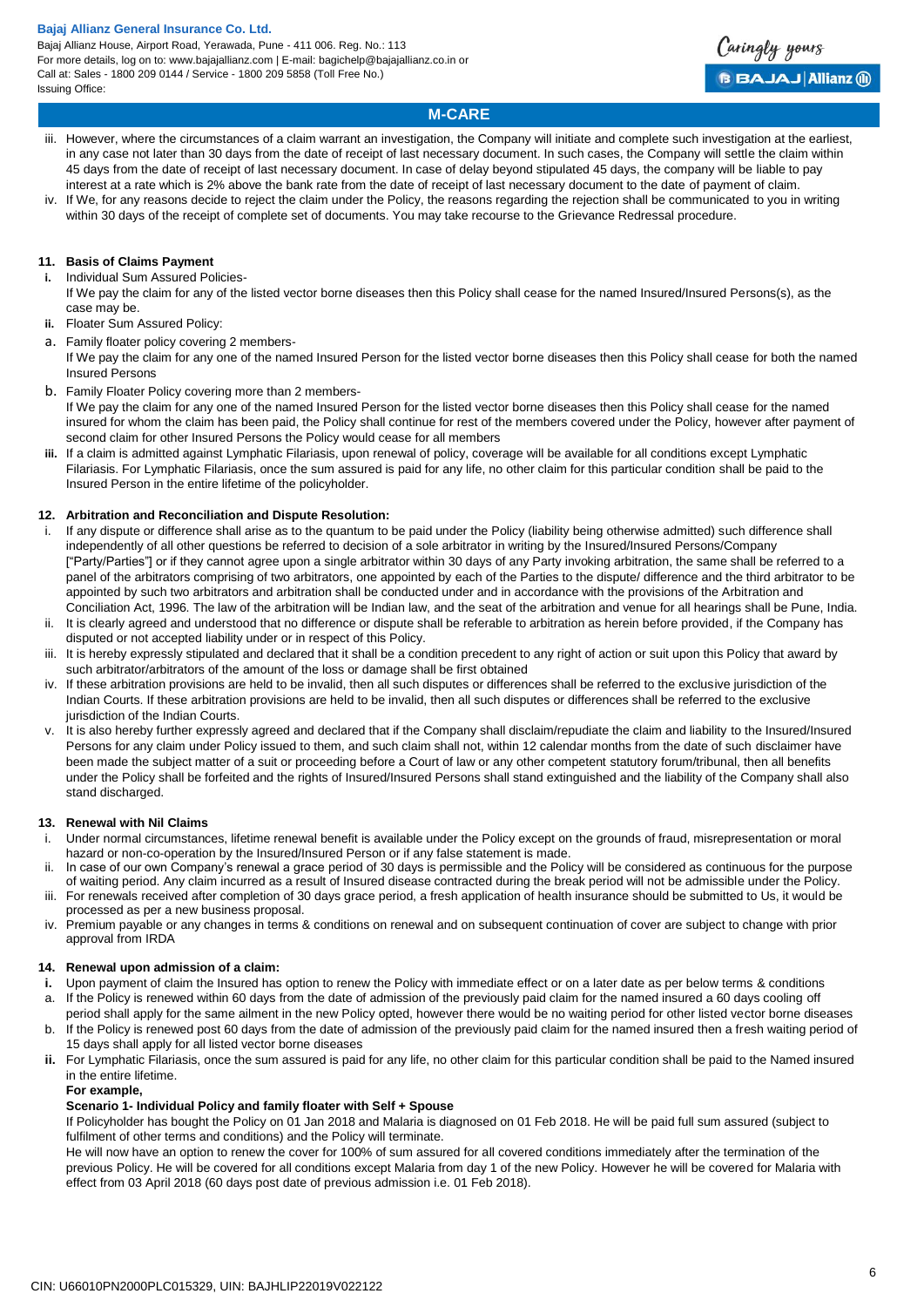Bajaj Allianz House, Airport Road, Yerawada, Pune - 411 006. Reg. No.: 113 For more details, log on to: www.bajajallianz.com | E-mail: bagichelp@bajajallianz.co.in or Call at: Sales - 1800 209 0144 / Service - 1800 209 5858 (Toll Free No.) Issuing Office:



## **M-CARE**

### **Scenario 2- Family Floater with Self, Spouse and Children**

If Insured has bought the family floater policy for himself, his wife and 2 children on 01 Jan 2018 and Malaria is diagnosed on 01 Feb 2018. He will be paid full sum assured (subject to fulfilment of other terms and conditions) and the coverage would cease for named insured, however the Policy shall continue for rest of the members covered under the Policy, however after payment of second claim for other Insured Persons the Policy would cease for all members.

For both scenarios mentioned above the named insured against whom a claim has been paid will now have an option to renew the cover for 100% of sum assured for all covered conditions immediately after the termination of the previous Policy. He will be covered for all conditions except Malaria from day 1 of the new Policy. However he will be covered for Malaria with effect from 03 April 2018 (60 days post date of previous admission i.e. 01 Feb 2018).

### **15. Insured**

No person other than a person named as an Insured/Insured Person shall be covered under this Policy unless and until his name has been notified in writing to the Company. Cover under this Policy shall be withdrawn from any person named as an Insured/Insured Person immediately upon the Named Insured delivering written notice of the same to the Company. The Named Insured agrees to and shall hold the Company harmless against any and all

claims, costs and expenses that may result because of the incorrect or unintentional cancellation of this insurance in relation to any Insured/Insured Person.

### **16. Entire Contract**

The Policy constitutes the complete contract of insurance. No change or alteration shall be valid or effective unless approved in writing by Us, which approval shall be evidenced by an endorsement on the Schedule.

### **17. Portability Conditions**

- Retail Policies: As per the Portability Guidelines issued by IRDA, applicable benefits shall be passed on to customers who were holding similar retail Vector Borne Diseases policies of other non-life insurers.
- ii. Group Policies: As per the Portability Guidelines issued by IRDA, applicable benefits shall be passed on to customers who were insured under a Group M-Care Policy of Company and are availing an M-Care Policy of Company. However, such benefits shall be applicable only in the event of discontinuation/ non-renewal of the Group M-Care Policy (applicable for both employer-employee relationships and non-employer-employee relationships) and/or the particular customer leaving the group on account of resignation/ retirement (applicable for employer-employee relationships) or termination of relationship with the Group Administrator (applicable for non-employer-employee relationships).

### **18. Territorial Limits & Governing Law**

The Company's liability to make any payment shall be in Indian Rupees only.

## **SECTION E) GENERAL CONDITIONS – OTHER TERMS AND CONDITIONS**

### **19. Claim procedure**

All Claims will be settled by In house claims settlement team of the company and no TPA is engaged. However, Company reserves right to engage TPA.

After the Occurrence of an Insured Event that may result in a claim, then as a condition precedent to the Company's liability, the Insured/Insured Persons, as the case may be, must comply with the following:

- **i.** The Insured//Insured Persons, as the case may be or someone claiming on the him/her behalf must inform the Company within 48 hours\* of hospitalization in case emergency hospitalization and 48 hours\* prior to hospitalization in case of planned hospitalization.
- **ii.** The Company shall make payment when the Insured//Insured Persons, as the case may be, or theirrepresentative claiming on his/ her behalf have provided the Company with necessary documentation and information.
- **iii.** The Insured/Insured Persons, as the case may be, or someone claiming on his/her behalf must promptly and in any event within 30 days of discharge from a Hospital give the Company the documentation as listed out in greater detail below and other information the Company ask for to investigate the claim or the Company's obligation to make payment for it.
- **iv.** If the original documents are submitted with the co-insurer, the Xerox copies attested by the co-insurer should be submitted \*Note: Waiver of conditions (i) and (iii) may be considered in extreme cases of hardship where it is proved to the satisfaction of the Company that under the circumstances in which the Insured was placed it was not possible from him/her or any other person to give notice or file claim within the prescribed time limit.

### **A. Cashless Claims Procedure:**

- Cashless treatment is only available at Network Hospitals subject to cashless authorisatin and Limit of Benefits. In order to avail of cashless treatment, the following procedure must be followed by You or your representative:
- i. Prior to taking treatment and/or incurring Medical Expenses at a Network Hospital, You must call Us and request pre-authorisation by way of the written form.
- ii. In case of Emergency hospitalization, You/the Insured Person/ Insured Representative shall intimate such admission within 24 hours of such hospitalization
- iii. On receipt of your pre-authorization form duly filled and signed by you, our representative then will respond, within 2 hours, with Approval, Rejection or an more information.
- iv. If the procedure above is followed, You will not be required to directly pay for the bill amount in the Network Hospital that We are liable under Section C Coverage above and the original bills and evidence of treatment in respect of the same shall be left with the Network Hospital. Preauthorisation does not guarantee that all costs and expenses will be covered. The maximum amount payable would be restricted as specified under the plan opted shown on the Schedule subject to Limitation of Benefits. We reserve the right to review each claim for Medical Expenses and accordingly coverage will be determined according to the terms and conditions of this Policy.
- v. In case the hospital bill amount is lower than the payable benefit, We will directly pay You the difference between the benefit payable and the hospital bill amount. However, if the hospital bill amount is higher than the payable benefit/Limitation of Benefit, You will be required to settle the balance hospital bill on Your own.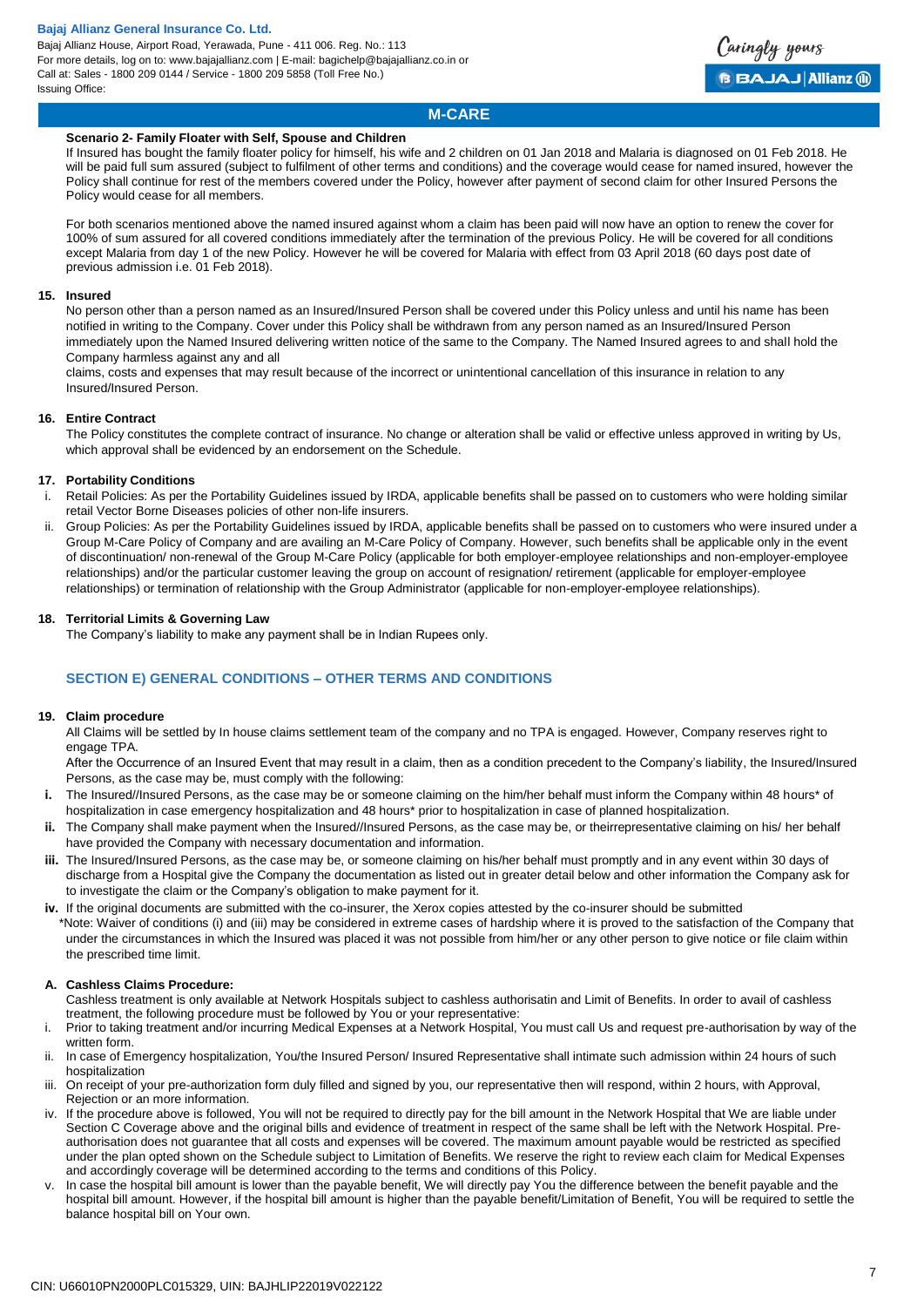Bajaj Allianz House, Airport Road, Yerawada, Pune - 411 006. Reg. No.: 113 For more details, log on to: www.bajajallianz.com | E-mail: bagichelp@bajajallianz.co.in or Call at: Sales - 1800 209 0144 / Service - 1800 209 5858 (Toll Free No.) Issuing Office:



## **M-CARE**

vi. After considering Your request and after obtaining any further information or documentation We have sought, We may, if satisfied, send You or the Network Hospital, an authorisation letter. The authorisation letter, the ID card issued to You along with this Policy and any other information or documentation that We have specified must be produced to the Network Hospital identified in the pre-authorization letter at the time of Your admission to the same.

### **B. Reimbursement Claims Procedure:**

- If Pre-authorisation as per III A, above is denied by Us or if treatment is taken in a Hospital other than a Network Hospital or if You do not wish to avail cashless facility, then:
- i. You or someone claiming on Your behalf must inform Us in writing immediately within 48 hours of diagnosis of any of the listed vector borne ailments
- ii. You must immediately consult a Doctor and follow the advice and treatment that he recommends.
- iii. You must have Yourself examined by Our medical advisors if We ask for this, and as often as We consider this to be necessary at Our cost. iv. You or someone claiming on Your behalf must promptly and in any event within 30 days of diagnosis of any of the listed vector borne ailment /discharge from the Hospital (if admitted) give Us the documentation as per the claims documents list specified below.

### **Claim documents to be submitted for claim:**

i. Claim Form duly signed by the insured along with NEFT Form signed by the Claimant

- ii. Copy of Discharge Summary / Discharge Certificate
- iii. Attested copies of Indoor case papers (if available)
- iv. Copy of Final Hospital Bill
- v. All required Investigation Reports
- vi. Medical certification from specialist
- vii. In cases where a fraud is suspected, We may call for any additional document(s) in addition to the documents listed above.
- viii. Aaadhar card & PAN card Copies is as per the IRDAI guidelines read with.

### **Annexure I:**

### **Contact details of the Ombudsman offices**

| <b>Office Details</b>                                                                                                                                                                                                                                                                             | <b>Jurisdiction of Office</b><br><b>Union Territory, District)</b> |
|---------------------------------------------------------------------------------------------------------------------------------------------------------------------------------------------------------------------------------------------------------------------------------------------------|--------------------------------------------------------------------|
| <b>AHMEDABAD -</b><br>Insurance Ombudsman<br>Office of the Insurance Ombudsman,<br>Jeevan Prakash Building, 6th floor,<br>Tilak Marg, Relief Road,<br>AHMEDABAD - 380 001.<br>Tel.: 079 - 25501201/02/05/06<br>Email: bimalokpal.ahmedabad@cioins.co.in                                           | Gujarat, Dadra & Nagar Haveli, Daman and Diu                       |
| <b>BENGALURU -</b><br>Insurance Ombudsman<br>Office of the Insurance Ombudsman,<br>Jeevan Soudha Building, PID No. 57-27-N-19<br>Ground Floor, 19/19, 24th Main Road,<br>JP Nagar, Ist Phase, Bengaluru - 560 078.<br>Tel.: 080 - 26652048 / 26652049<br>Email: bimalokpal.bengaluru@cioins.co.in | Karnataka.                                                         |
| <b>BHOPAL-</b><br>Insurance Ombudsman<br>Office of the Insurance Ombudsman,<br>Janak Vihar Complex, 2nd Floor,<br>6, Malviya Nagar, Opp. Airtel Office,<br>Near New Market, Bhopal - 462 003.<br>Tel.: 0755 - 2769201 / 2769202<br>Email: bimalokpal.bhopal@cioins.co.in                          | Madhya Pradesh<br>Chattisgarh.                                     |
| <b>BHUBANESHWAR-</b><br>Insurance Ombudsman<br>Office of the Insurance Ombudsman,<br>62, Forest park,<br>Bhubaneswar - 751 009.<br>Tel.: 0674 - 2596461 /2596455<br>Email: bimalokpal.bhubaneswar@cioins.co.in                                                                                    | Orissa.                                                            |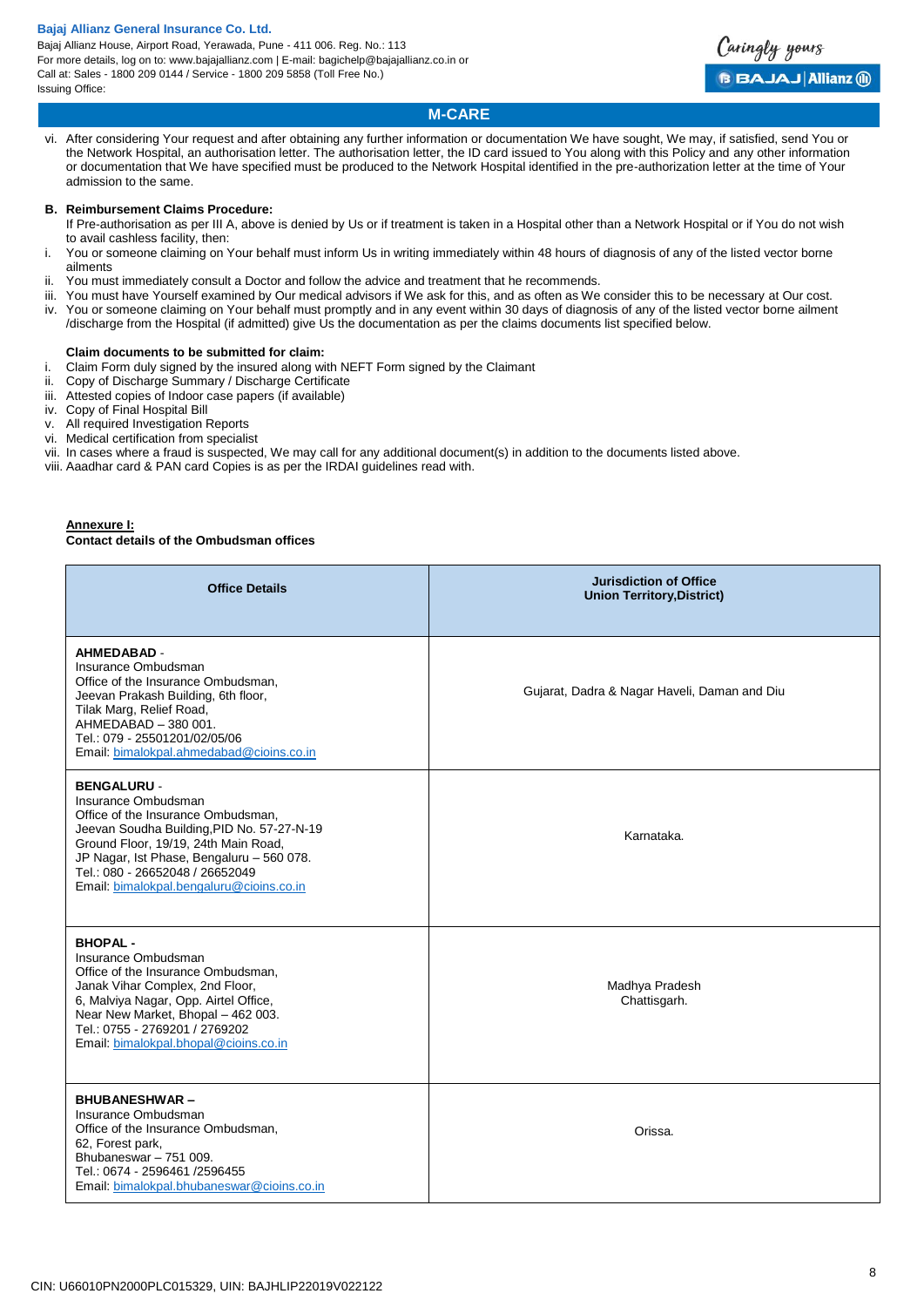Bajaj Allianz House, Airport Road, Yerawada, Pune - 411 006. Reg. No.: 113 For more details, log on to: www.bajajallianz.com | E-mail: bagichelp@bajajallianz.co.in or Call at: Sales - 1800 209 0144 / Service - 1800 209 5858 (Toll Free No.) Issuing Office:



| <b>M-CARE</b>                                                                                                                                                                                                                                                                    |                                                                                                                                                              |  |
|----------------------------------------------------------------------------------------------------------------------------------------------------------------------------------------------------------------------------------------------------------------------------------|--------------------------------------------------------------------------------------------------------------------------------------------------------------|--|
| <b>Office Details</b>                                                                                                                                                                                                                                                            | <b>Jurisdiction of Office</b><br><b>Union Territory, District)</b>                                                                                           |  |
| <b>CHANDIGARH -</b><br>Insurance Ombudsman<br>Office of the Insurance Ombudsman,<br>S.C.O. No. 101, 102 & 103, 2nd Floor,<br>Batra Building, Sector 17 - D,<br>Chandigarh - 160 017.<br>Tel.: 0172 - 2706196 / 2706468<br>Email: bimalokpal.chandigarh@cioins.co.in              | Punjab, Haryana (excluding Gurugram, Faridabad, Sonepat and<br>Bahadurgarh), Himachal Pradesh, Union Territories of Jammu &<br>Kashmir, Ladakh & Chandigarh. |  |
| <b>CHENNAI -</b><br>Insurance Ombudsman<br>Office of the Insurance Ombudsman,<br>Fatima Akhtar Court, 4th Floor, 453,<br>Anna Salai, Teynampet,<br>CHENNAI - 600 018.<br>Tel.: 044 - 24333668 / 24335284<br>Email: bimalokpal.chennai@cioins.co.in                               | Tamil Nadu, PuducherryTown and Karaikal (which are part of Puducherry)                                                                                       |  |
| DELHI-<br>Insurance Ombudsman<br>Office of the Insurance Ombudsman,<br>2/2 A, Universal Insurance Building,<br>Asaf Ali Road.<br>New Delhi - 110 002.<br>Tel.: 011 - 23232481/23213504<br>Email: bimalokpal.delhi@cioins.co.in                                                   | Delhi & following Districts of Haryana - Gurugram, Faridabad, Sonepat &<br>Bahadurgarh.                                                                      |  |
| <b>GUWAHATI-</b><br>Insurance Ombudsman<br>Office of the Insurance Ombudsman,<br>Jeevan Nivesh, 5th Floor,<br>Nr. Panbazar over bridge, S.S. Road,<br>Guwahati - 781001(ASSAM).<br>Tel.: 0361 - 2632204 / 2602205<br>Email: bimalokpal.quwahati@cioins.co.in                     | Assam, Meghalaya, Manipur, Mizoram, Arunachal Pradesh, Nagaland and<br>Tripura.                                                                              |  |
| <b>HYDERABAD-</b><br>Insurance Ombudsman<br>Office of the Insurance Ombudsman.<br>6-2-46, 1st floor, "Moin Court",<br>Lane Opp. Saleem Function Palace,<br>A. C. Guards, Lakdi-Ka-Pool, Hyderabad - 500 004.<br>Tel.: 040 - 23312122<br>Email: bimalokpal.hyderabad@cioins.co.in | Andhra Pradesh, Telangana, Yanam and part of Union Territory of<br>Puducherry.                                                                               |  |
| <b>JAIPUR -</b><br>Insurance Ombudsman<br>Office of the Insurance Ombudsman,<br>Jeevan Nidhi - Il Bldg., Gr. Floor,<br>Bhawani Singh Marg,<br>Jaipur - 302 005.<br>Tel.: 0141 - 2740363<br>Email: bimalokpal.jaipur@cioins.co.in                                                 | Rajasthan.                                                                                                                                                   |  |
| <b>ERNAKULAM-</b><br>Insurance Ombudsman<br>Office of the Insurance Ombudsman,<br>2nd Floor, Pulinat Bldg.,<br>Opp. Cochin Shipyard, M. G. Road,<br>Ernakulam - 682 015.                                                                                                         | Kerala, Lakshadweep, Mahe-a part of Union Territory of Puducherry.                                                                                           |  |